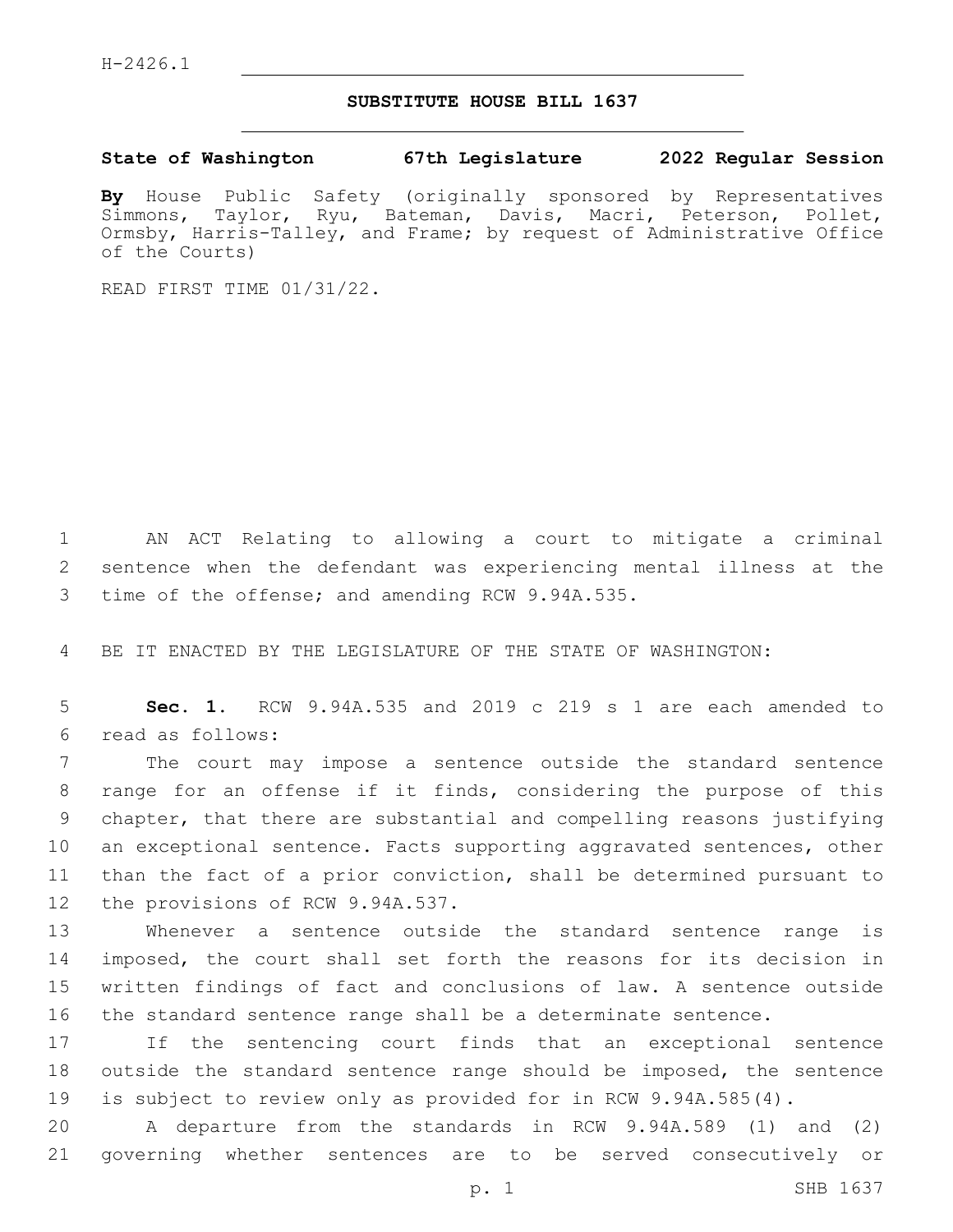concurrently is an exceptional sentence subject to the limitations in this section, and may be appealed by the offender or the state as set forth in RCW 9.94A.585 (2) through (6).3

(1) Mitigating Circumstances - Court to Consider

 The court may impose an exceptional sentence below the standard range if it finds that mitigating circumstances are established by a preponderance of the evidence. The following are illustrative only and are not intended to be exclusive reasons for exceptional 9 sentences.

 (a) To a significant degree, the victim was an initiator, willing 11 participant, aggressor, or provoker of the incident.

 (b) Before detection, the defendant compensated, or made a good faith effort to compensate, the victim of the criminal conduct for 14 any damage or injury sustained.

 (c) The defendant committed the crime under duress, coercion, threat, or compulsion insufficient to constitute a complete defense but which significantly affected his or her conduct.

 (d) The defendant, with no apparent predisposition to do so, was 19 induced by others to participate in the crime.

 (e) The defendant's capacity to appreciate the wrongfulness of his or her conduct, or to conform his or her conduct to the 22 requirements of the law, was significantly impaired. This includes, but is not limited to, impairment by a mental health condition at the 24 time of the offense. Voluntary use of drugs or alcohol is excluded.

 (f) The offense was principally accomplished by another person and the defendant manifested extreme caution or sincere concern for 27 the safety or well-being of the victim.

 (g) The operation of the multiple offense policy of RCW 9.94A.589 results in a presumptive sentence that is clearly excessive in light of the purpose of this chapter, as expressed in RCW 9.94A.010.

 (h) The defendant or the defendant's children suffered a continuing pattern of physical or sexual abuse by the victim of the offense and the offense is a response to that abuse.

 (i) The defendant was making a good faith effort to obtain or provide medical assistance for someone who is experiencing a drug-36 related overdose.

 (j) The current offense involved domestic violence, as defined in RCW 10.99.020, and the defendant suffered a continuing pattern of coercion, control, or abuse by the victim of the offense and the offense is a response to that coercion, control, or abuse.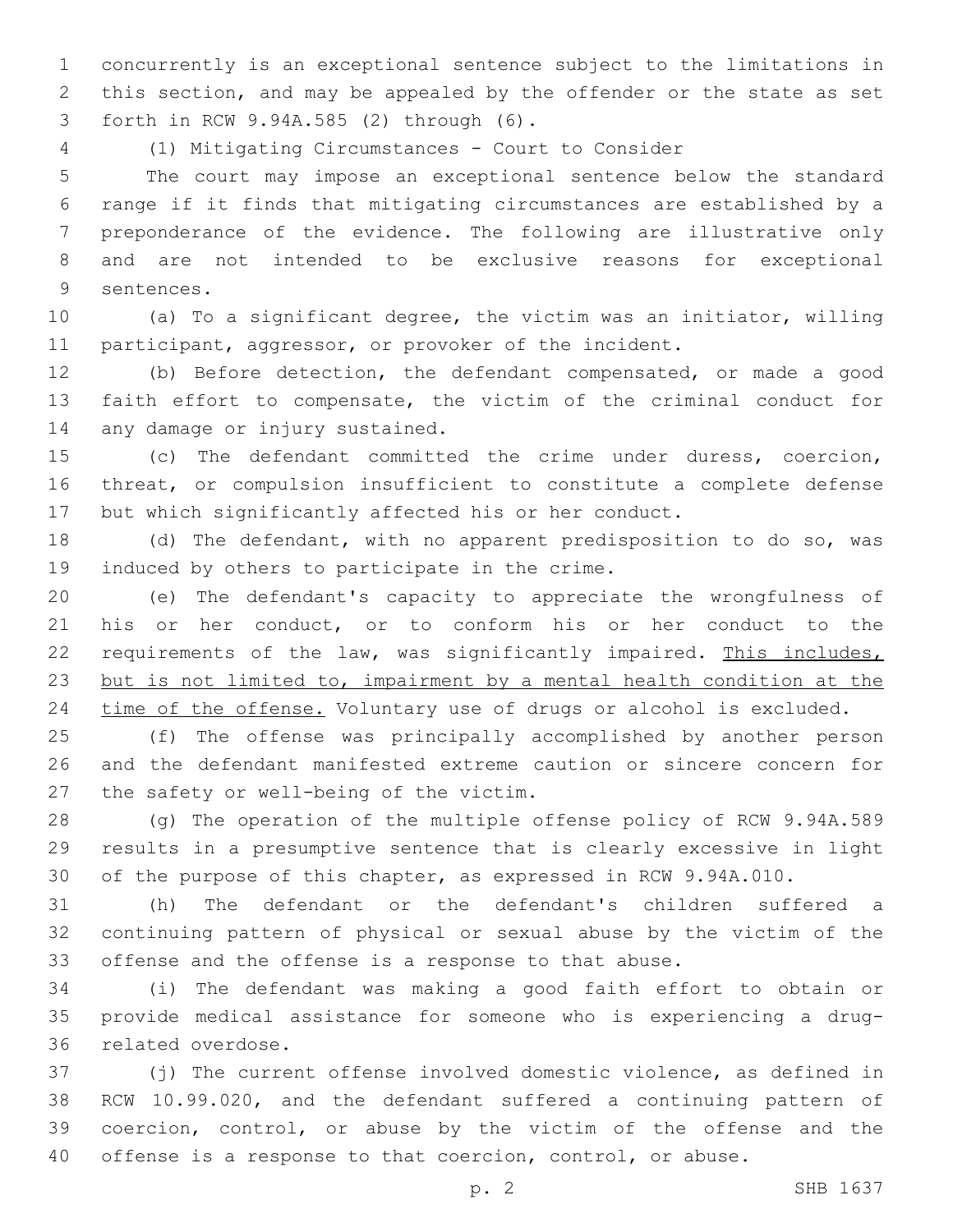(k) The defendant was convicted of vehicular homicide, by the operation of a vehicle in a reckless manner and has committed no other previous serious traffic offenses as defined in RCW 9.94A.030, and the sentence is clearly excessive in light of the purpose of this 5 chapter, as expressed in RCW 9.94A.010.

 (2) Aggravating Circumstances - Considered and Imposed by the 7 Court

 The trial court may impose an aggravated exceptional sentence without a finding of fact by a jury under the following 10 circumstances:

 (a) The defendant and the state both stipulate that justice is best served by the imposition of an exceptional sentence outside the standard range, and the court finds the exceptional sentence to be consistent with and in furtherance of the interests of justice and 15 the purposes of the sentencing reform act.

 (b) The defendant's prior unscored misdemeanor or prior unscored foreign criminal history results in a presumptive sentence that is clearly too lenient in light of the purpose of this chapter, as 19 expressed in RCW 9.94A.010.

 (c) The defendant has committed multiple current offenses and the defendant's high offender score results in some of the current 22 offenses going unpunished.

 (d) The failure to consider the defendant's prior criminal history which was omitted from the offender score calculation pursuant to RCW 9.94A.525 results in a presumptive sentence that is 26 clearly too lenient.

 (3) Aggravating Circumstances - Considered by a Jury - Imposed by 28 the Court

 Except for circumstances listed in subsection (2) of this section, the following circumstances are an exclusive list of factors that can support a sentence above the standard range. Such facts should be determined by procedures specified in RCW 9.94A.537.

 (a) The defendant's conduct during the commission of the current offense manifested deliberate cruelty to the victim.

 (b) The defendant knew or should have known that the victim of the current offense was particularly vulnerable or incapable of 37 resistance.

 (c) The current offense was a violent offense, and the defendant knew that the victim of the current offense was pregnant.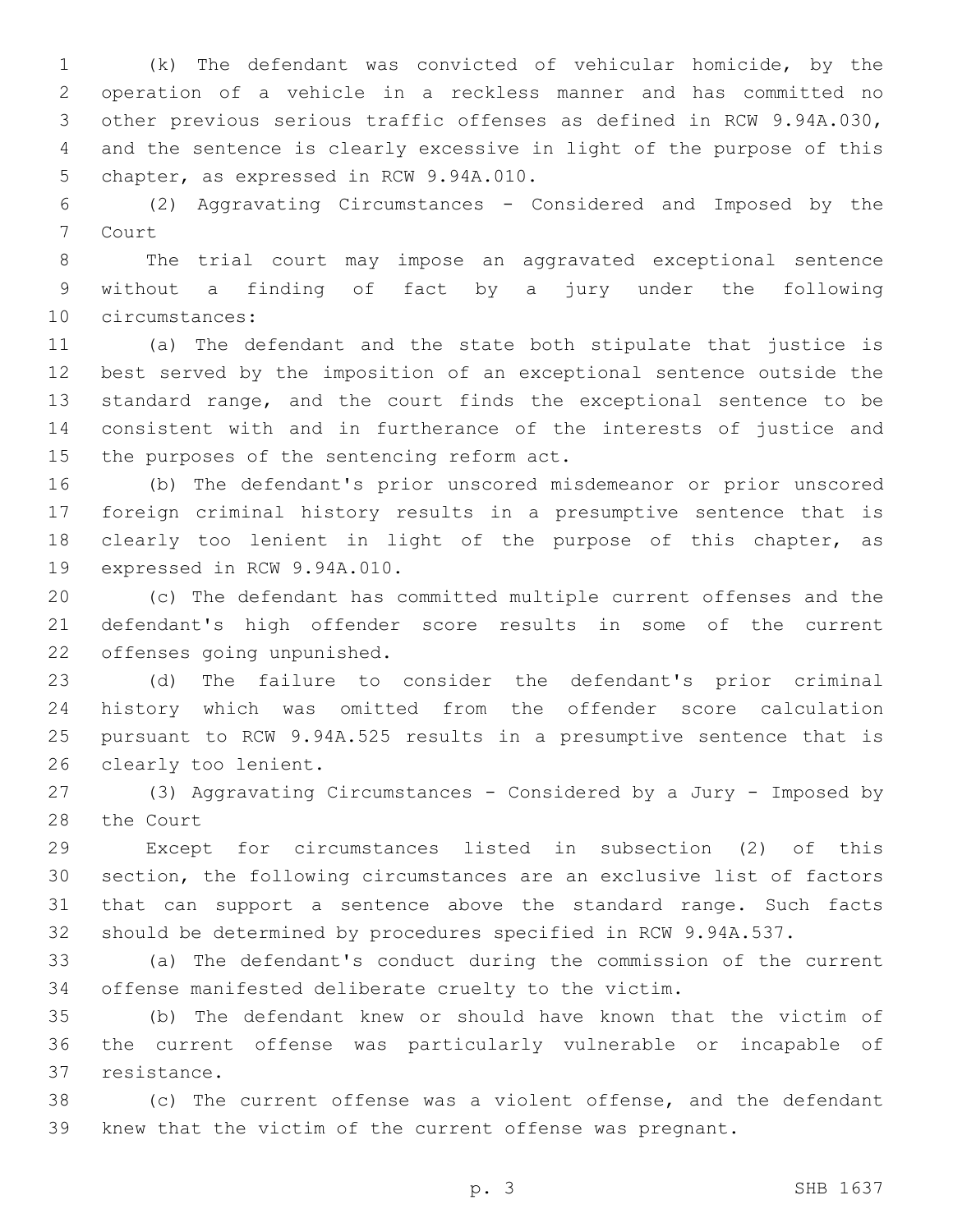(d) The current offense was a major economic offense or series of offenses, so identified by a consideration of any of the following 3 factors:

 (i) The current offense involved multiple victims or multiple 5 incidents per victim;

 (ii) The current offense involved attempted or actual monetary loss substantially greater than typical for the offense;

 (iii) The current offense involved a high degree of sophistication or planning or occurred over a lengthy period of time; 10 or

 (iv) The defendant used his or her position of trust, confidence, or fiduciary responsibility to facilitate the commission of the 13 current offense.

 (e) The current offense was a major violation of the Uniform Controlled Substances Act, chapter 69.50 RCW (VUCSA), related to trafficking in controlled substances, which was more onerous than the typical offense of its statutory definition: The presence of ANY of the following may identify a current offense as a major VUCSA:

 (i) The current offense involved at least three separate transactions in which controlled substances were sold, transferred, 21 or possessed with intent to do so;

 (ii) The current offense involved an attempted or actual sale or transfer of controlled substances in quantities substantially larger 24 than for personal use;

 (iii) The current offense involved the manufacture of controlled 26 substances for use by other parties;

 (iv) The circumstances of the current offense reveal the offender to have occupied a high position in the drug distribution hierarchy;

 (v) The current offense involved a high degree of sophistication or planning, occurred over a lengthy period of time, or involved a 31 broad geographic area of disbursement; or

 (vi) The offender used his or her position or status to facilitate the commission of the current offense, including positions of trust, confidence or fiduciary responsibility (e.g., pharmacist, 35 physician, or other medical professional).

 (f) The current offense included a finding of sexual motivation 37 pursuant to RCW 9.94A.835.

 (g) The offense was part of an ongoing pattern of sexual abuse of the same victim under the age of eighteen years manifested by multiple incidents over a prolonged period of time.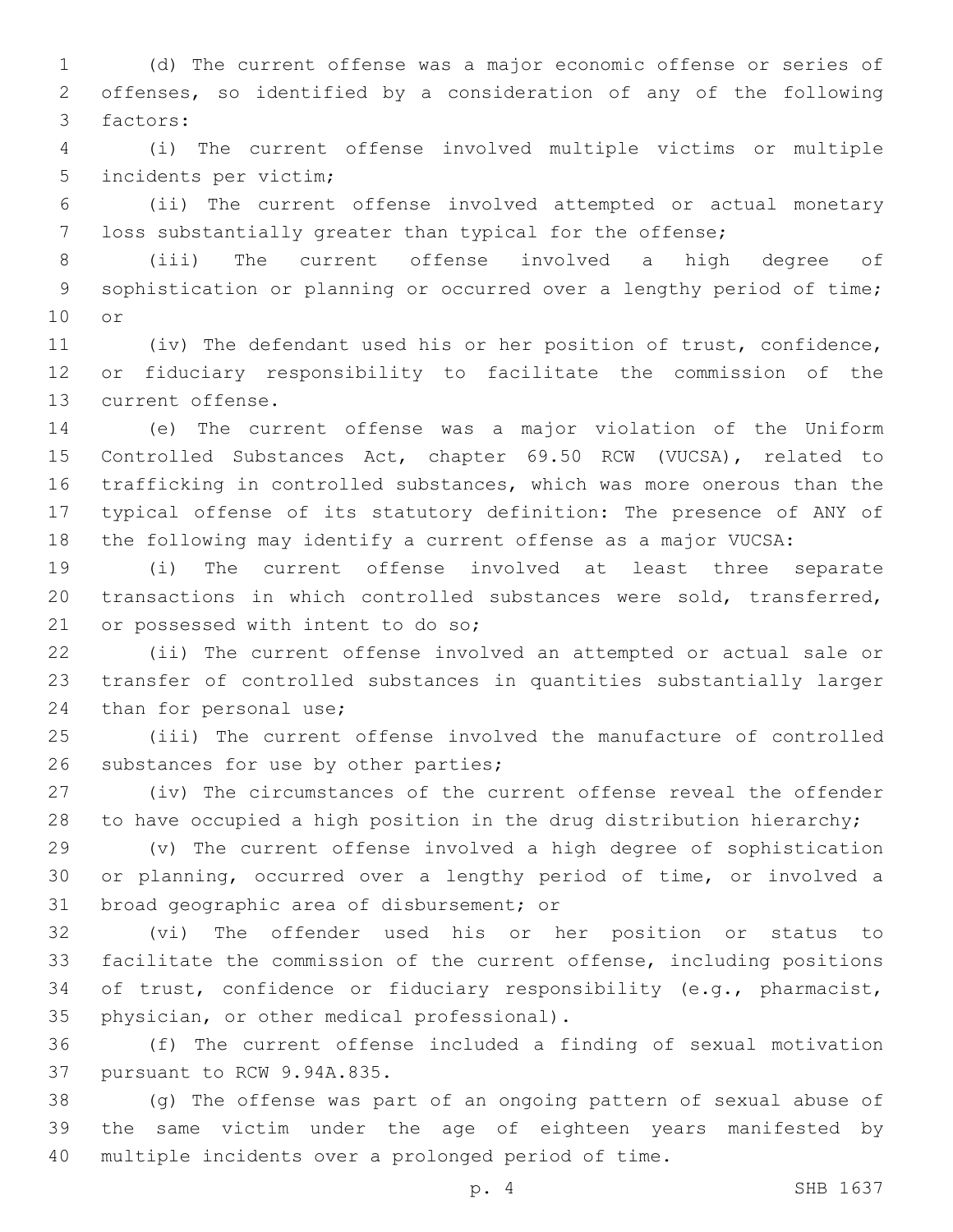(h) The current offense involved domestic violence, as defined in RCW 10.99.020, or stalking, as defined in RCW 9A.46.110, and one or 3 more of the following was present:

 (i) The offense was part of an ongoing pattern of psychological, physical, or sexual abuse of a victim or multiple victims manifested by multiple incidents over a prolonged period of time;

 (ii) The offense occurred within sight or sound of the victim's or the offender's minor children under the age of eighteen years; or

 (iii) The offender's conduct during the commission of the current offense manifested deliberate cruelty or intimidation of the victim.

 (i) The offense resulted in the pregnancy of a child victim of 12 rape.

 (j) The defendant knew that the victim of the current offense was a youth who was not residing with a legal custodian and the defendant established or promoted the relationship for the primary purpose of 16 victimization.

 (k) The offense was committed with the intent to obstruct or impair human or animal health care or agricultural or forestry 19 research or commercial production.

 (l) The current offense is trafficking in the first degree or trafficking in the second degree and any victim was a minor at the 22 time of the offense.

 (m) The offense involved a high degree of sophistication or 24 planning.

 (n) The defendant used his or her position of trust, confidence, or fiduciary responsibility to facilitate the commission of the 27 current offense.

 (o) The defendant committed a current sex offense, has a history of sex offenses, and is not amenable to treatment.

(p) The offense involved an invasion of the victim's privacy.

 (q) The defendant demonstrated or displayed an egregious lack of 32 remorse.

 (r) The offense involved a destructive and foreseeable impact on 34 persons other than the victim.

 (s) The defendant committed the offense to obtain or maintain his or her membership or to advance his or her position in the hierarchy of an organization, association, or identifiable group.

 (t) The defendant committed the current offense shortly after 39 being released from incarceration.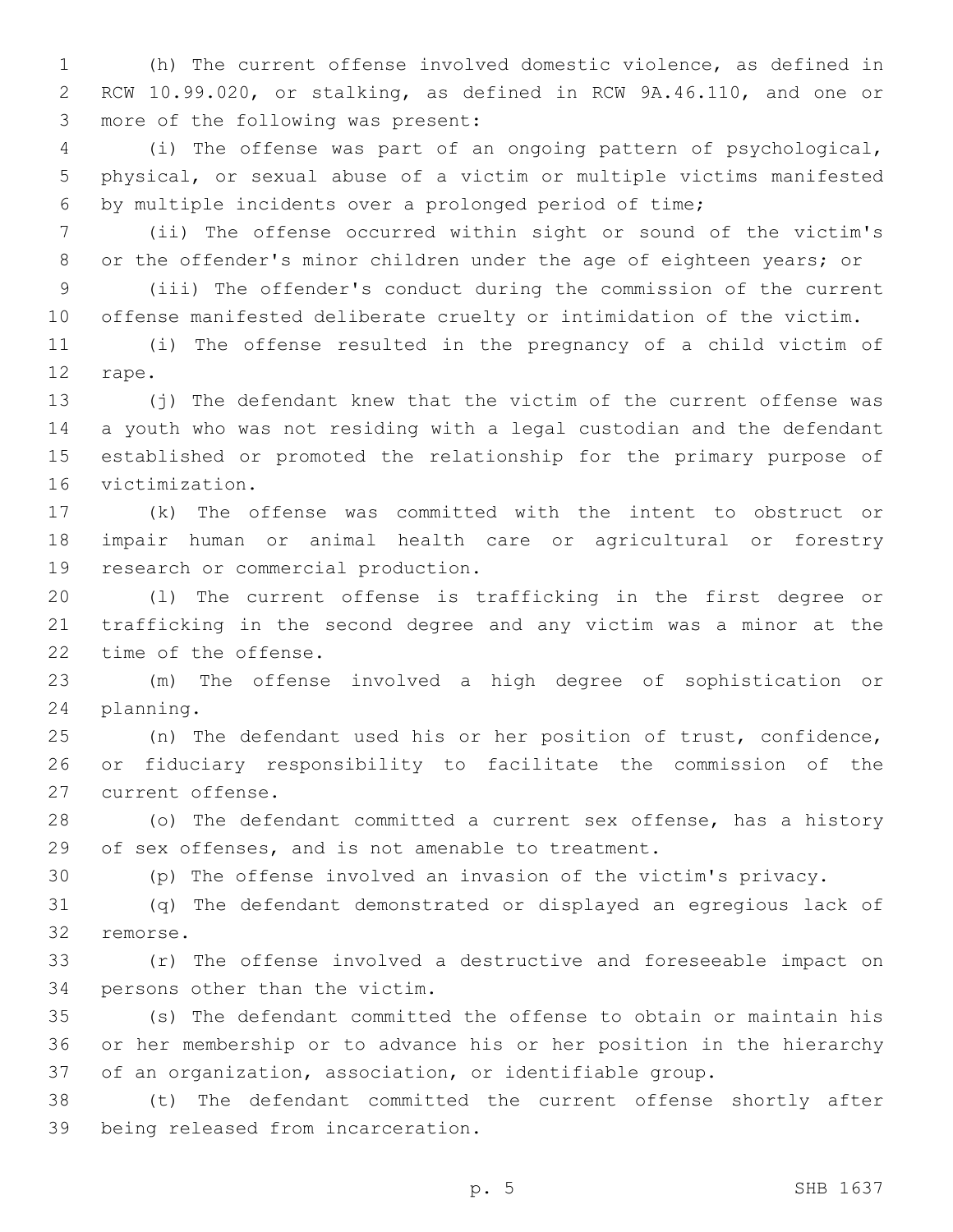(u) The current offense is a burglary and the victim of the burglary was present in the building or residence when the crime was committed.3

 (v) The offense was committed against a law enforcement officer who was performing his or her official duties at the time of the offense, the offender knew that the victim was a law enforcement officer, and the victim's status as a law enforcement officer is not 8 an element of the offense.

 (w) The defendant committed the offense against a victim who was 10 acting as a good samaritan.

 (x) The defendant committed the offense against a public official or officer of the court in retaliation of the public official's performance of his or her duty to the criminal justice system.

 (y) The victim's injuries substantially exceed the level of bodily harm necessary to satisfy the elements of the offense. This aggravator is not an exception to RCW 9.94A.530(2).

 (z)(i)(A) The current offense is theft in the first degree, theft in the second degree, possession of stolen property in the first degree, or possession of stolen property in the second degree; (B) the stolen property involved is metal property; and (C) the property damage to the victim caused in the course of the theft of metal property is more than three times the value of the stolen metal property, or the theft of the metal property creates a public hazard.

 (ii) For purposes of this subsection, "metal property" means commercial metal property, private metal property, or nonferrous 26 metal property, as defined in RCW 19.290.010.

 (aa) The defendant committed the offense with the intent to directly or indirectly cause any benefit, aggrandizement, gain, profit, or other advantage to or for a criminal street gang as defined in RCW 9.94A.030, its reputation, influence, or membership.

 (bb) The current offense involved paying to view, over the internet in violation of RCW 9.68A.075, depictions of a minor engaged in an act of sexually explicit conduct as defined in RCW 9.68A.011(4) (a) through  $(q)$ .

 (cc) The offense was intentionally committed because the defendant perceived the victim to be homeless, as defined in RCW 37 9.94A.030.

 (dd) The current offense involved a felony crime against persons, except for assault in the third degree pursuant to RCW 9A.36.031(1)(k), that occurs in a courtroom, jury room, judge's

p. 6 SHB 1637